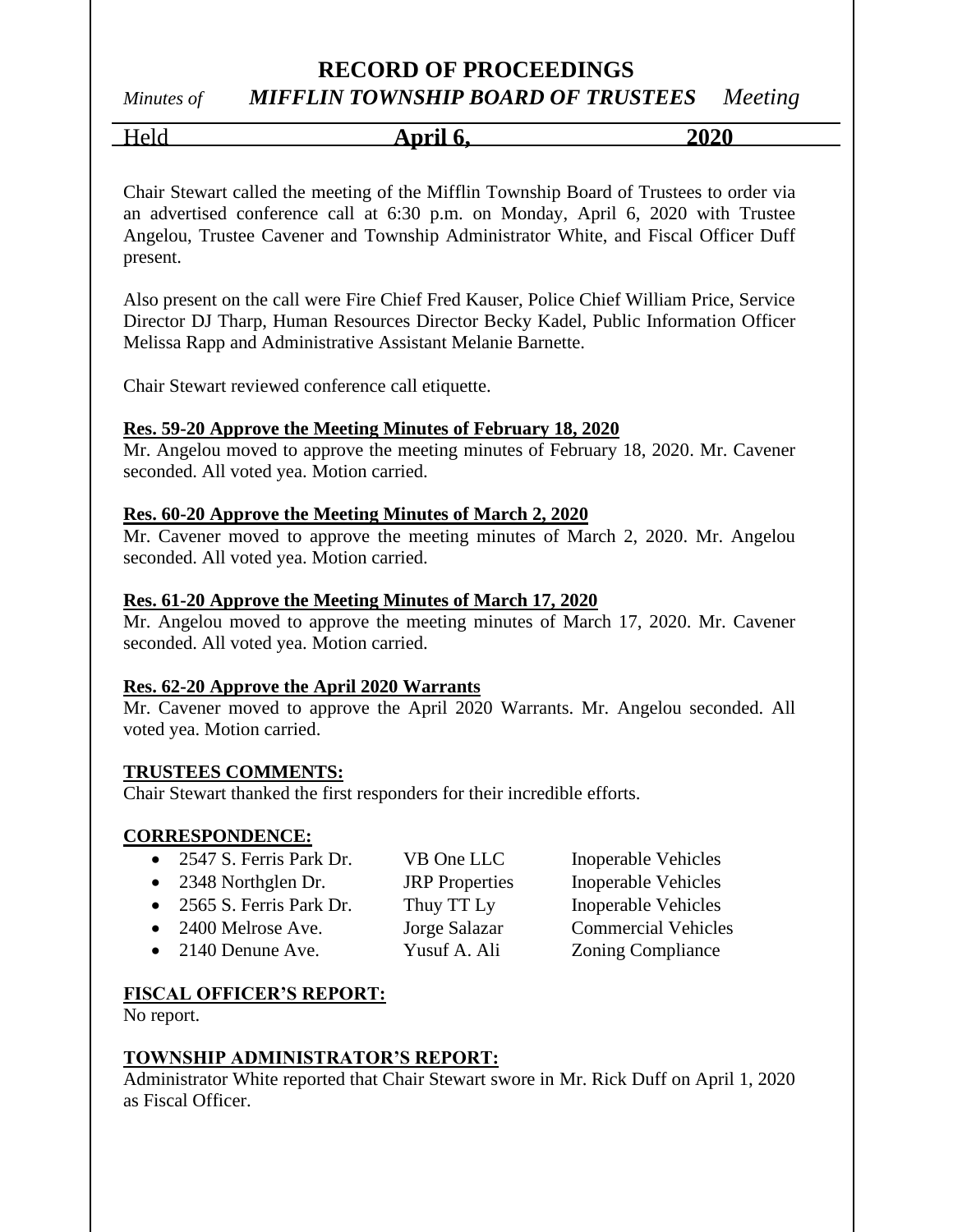# **RECORD OF PROCEEDINGS**

# *Minutes of MIFFLIN TOWNSHIP BOARD OF TRUSTEES Meeting*

Held **April 6, 2020**

Administrator White said prior to today's meeting she sent the trustees a spreadsheet with information about the contracts needing approval for the continued maintenance of the Township Operations Building.

Administrator White requested the approval of the contract with Sanders Lawn Care in the amount of \$15,500.

**Res. 63-20 Approval of the Sanders Lawn Care contract in the amount of \$15,500** Chair Stewart moved the approve the contract with Sanders Lawn Care in the amount of \$15,500. Mr. Angelou seconded. All voted yea. Motion carried.

Administrator White requested the approval of the Buckeye Power contract in the amount of \$8,240.

## **Res. 64-20 Approval of the Buckeye Power contract in the amount of \$8,240**

Mr. Cavener moved to approve the contract with Buckeye Power in the amount of \$8,240. Mr. Angelou seconded. All voted yea. Motion carried.

Administrator White requested the approval of the Speer Mechanical contract in the amount of \$8,997.

#### **Res. 65-20 Approval of the Speer Mechanical contract in the amount of \$8,997**

Chair Stewart moved to approve the contract with Speer Mechanical in the amount of \$8,997. Mr. Cavener seconded. All voted yea. Motion carried.

Administrator White requested authorization to sign the aforementioned contracts.

## **Res. 66-20 Approval of Administrator White to sign the aforementioned contracts for Sanders Lawn Care, Buckeye Power and Speer Mechanical.**

Chair Stewart moved to approve Administrator White authorization to sign the contracts for Sanders Lawn Care, Buckeye Power and Speer Mechanical. Mr. Angelou seconded. All voted yea. Motion carried.

Administrator White requested the approval of the compensation package for the IT Director.

#### **Res. 67-20 Approve the compensation package for the IT Director.**

Mr. Angelou moved to approve the compensation package for the IT Director as presented by Administrator White. Mr. Cavener seconded. All voted yea. Motion carried.

Administrator White requested Fiscal Officer Duff be added to the bank account.

#### **Res. 68-20 Approval to add Fiscal Officer Rick Duff to the bank account.**

Chair Stewart moved to approve the addition of Fiscal Officer Rick Duff to the bank account for the township. Mr. Cavener seconded. All voted yea. Motion carried.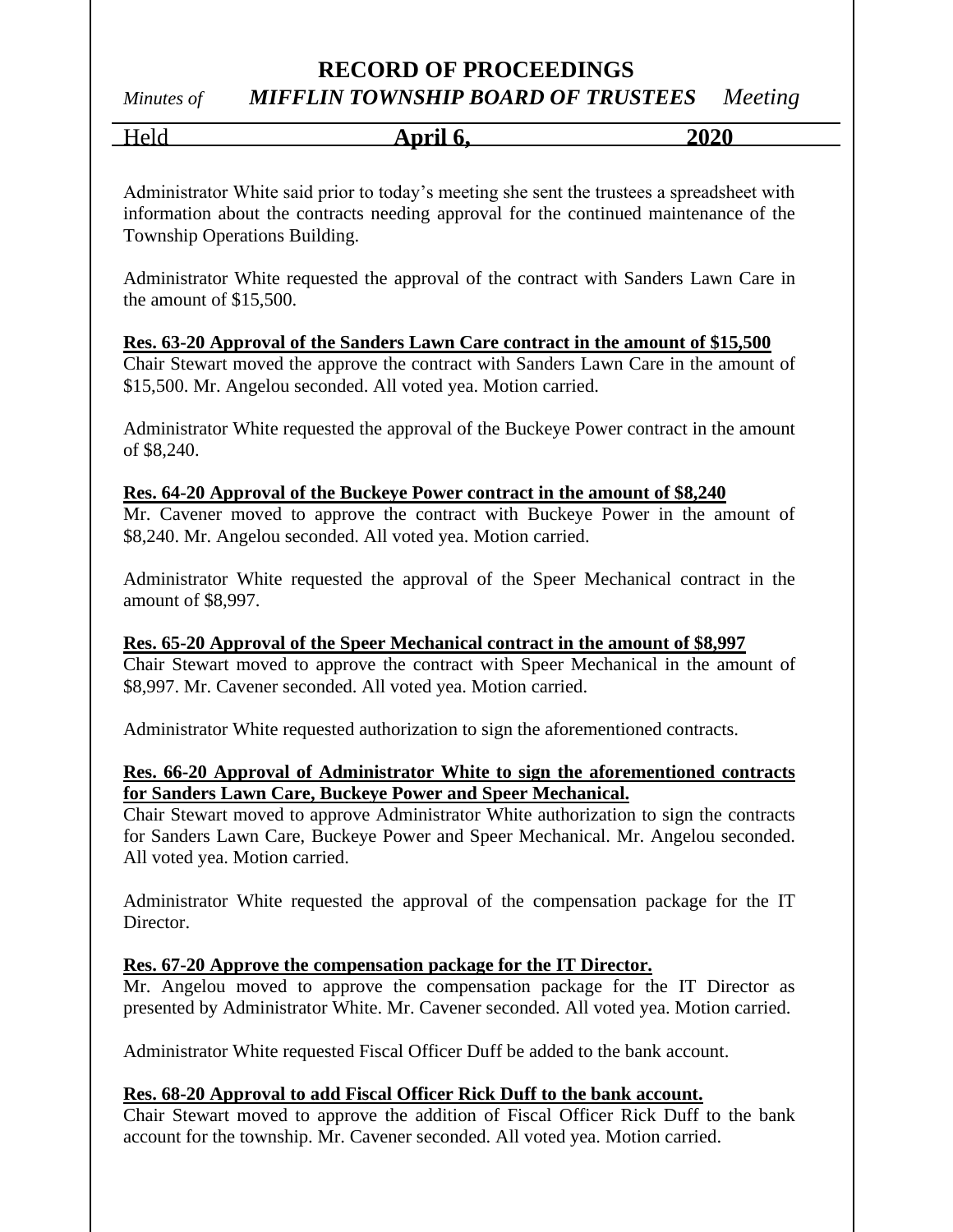# **RECORD OF PROCEEDINGS**

*Minutes of MIFFLIN TOWNSHIP BOARD OF TRUSTEES Meeting*

Held **April 6, 2020**

Administrator White said there is a conference call on Thursday, April 9 at 6 p.m. with the FCTA regarding the possible delay in collection of the Franklin County property taxes.

Chair Stewart requested the trustees and department heads be on the call. Chair Stewart said the budget is tight and we must watch every penny.

## **HUMAN RESOURCES:**

Ms. Kadel requested the approval of the Temporary Workforce Management Policy that was distributed last Thursday. She said if approved, the policy would be in effect through January 1, 2021, which provides an emergency paid sick leave bank and expands the Family Medical Leave to allow for COVID19 virus.

#### **Res. 69-20 Approve the Temporary Workforce Management Policy**

Chair Stewart moved to approve the Temporary Workforce Management Policy. Mr. Cavener seconded. All voted yea. Motion carried.

Ms. Kadel revisited her memo regarding the alternate ID numbers for Delta Dental subscribers. Chair Stewart said the memo was very clear. Mr. Cavener agreed.

#### **PUBLIC INFORMATION OFFICER:**

Ms. Rapp said she has been sending out a lot of communications regarding the COVID19 virus. She said she is preparing a press release about Mr. Rick Duff being the new fiscal officer.

Ms. Rapp requested the approval of the contract with BrandLogic in the amount not to exceed \$41,840.00.

#### **Res. 70-20 Approve the BrandLogic contract in the amount not to exceed \$41,840.00**

Mr. Cavener moved to approve the BrandLogic in the amount not to exceed \$41,840.00. Mr. Angelou seconded. All voted yea. Motion carried.

#### **SERVICE:**

Mr. Tharp requested the acceptance of his retirement effective July 31, 2020.

#### **Res. 71-20 Accept the retirement of Mr. Tharp effective July 31, 2020.**

Chair Stewart accepted with regrets the retirement of Mr. Tharp effective July 31, 2020. Mr. Cavener seconded. All voted yea. Motion carried.

Mr. Tharp recommended that Mr. Roger Boggs be his replacement. Chair Stewart said the trustees would take his recommendation under consideration and will make the decision later.

Mr. Tharp requested that Roger Boggs be removed from probation and receive a pay increase to \$27.64 per hour, effective April 5, 2020.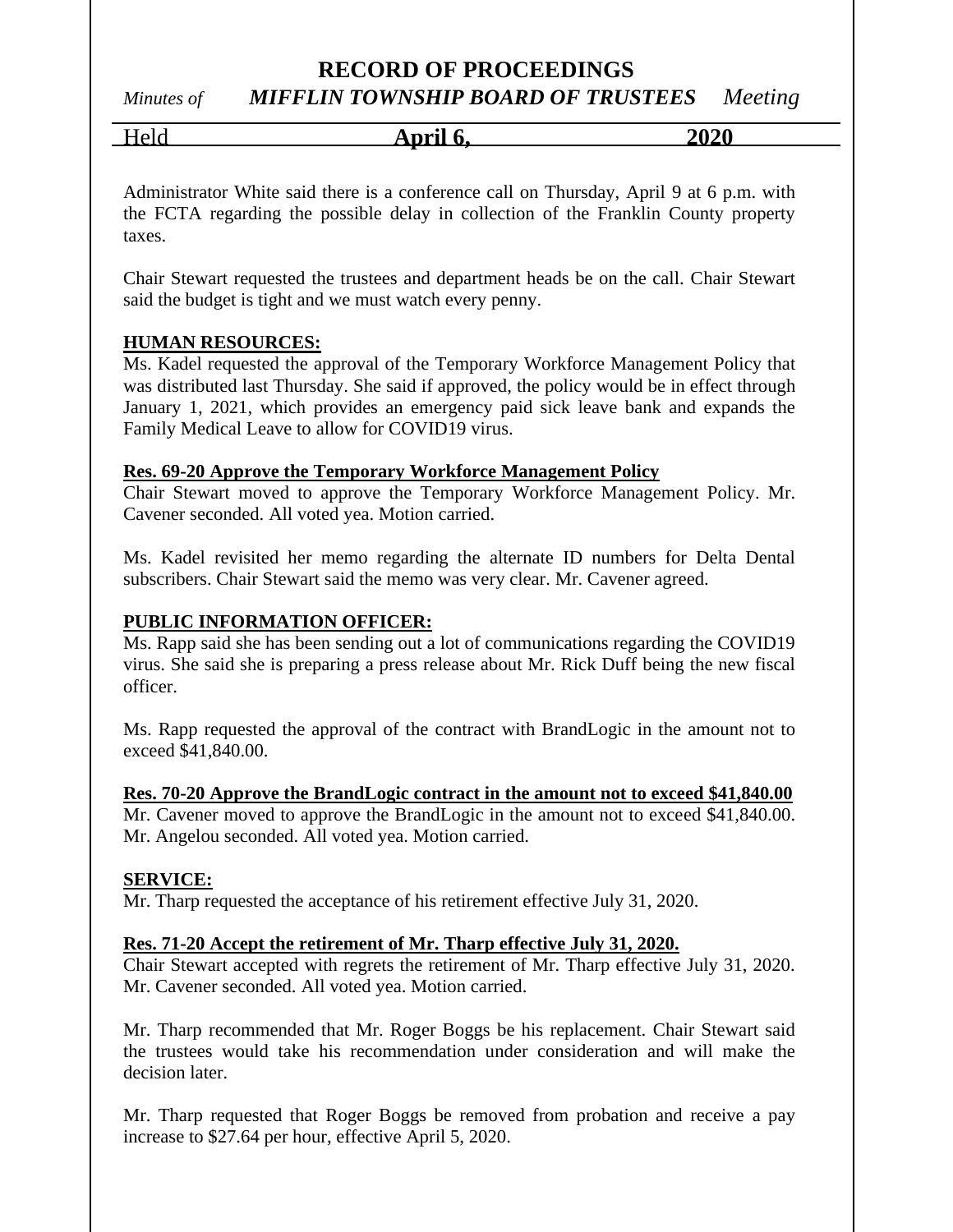## **RECORD OF PROCEEDINGS** *Minutes of MIFFLIN TOWNSHIP BOARD OF TRUSTEES Meeting*

Held **April 6, 2020**

## **Res. 72-20 Approve removing Roger Boggs from probation and receive a pay increase in the amount of \$27.64 per hour, effective April 5, 2020.**

Mr. Angelou moved to remove Roger Boggs from probation and approve a pay increase in the amount of \$27.64 per hour, effective April 5, 2020. Mr. Cavener seconded. All voted yea. Motion carried.

Mr. Tharp said four properties have been tagged for clean-up.

## **POLICE:**

Chief Price requested Lt. Phillips be in charge when he is out on medical leave beginning April 15, 2020 for two weeks.

## **Res. 73-20 Approve Lt. Phillips to be in charge when Chief Price is out on medical leave beginning April 15, 2020 for two weeks.**

Chair Stewart moved to approve Lt. Phillips to be in charge when Chief Price is out on medical leave beginning April 15, 2020 for two weeks. Mr. Angelou seconded. All voted yea. Motion carried.

## **FIRE:**

Chief Kauser requested to hire Stan Broadway as a part-time dispatcher at the top hourly rate of pay effective April 7, 2020 to supplement the dispatchers during this emergency situation.

## **Res. 74-20 Approve the hire of Stan Broadway as a part-time dispatcher at the top hourly rate of pay effective April 7, 2020.**

Chair Stewart moved to approve the hire of Stan Broadway as a part-time dispatcher at the top hourly rate of pay effective April 7, 2020 to supplement the dispatchers during this emergency situation. Mr. Cavener seconded. All voted yea. Motion carried.

Chief Kauser requested approval to appropriate previously certified funds and approve up to \$50,000 for locally sourced food-related services if the need arises to feed firefighters and dispatchers in response to the COVID-19 surge. Further to authorize the Fiscal Officer to determine which account(s) to appropriate funds.

## **Res. 75-20 Approval to appropriate previously certified funds and approve up to \$50,000 for locally sourced food-related services if the need arises to feed firefighters and dispatchers in response to the COVID-19 surge. Further to authorize the Fiscal Officer to determine which account(s) to appropriate funds.**

Chair Stewart moved to approve up to \$50,000 for locally sourced food-related purchases. Mr. Angelou seconded. All voted yea. Motion carried.

Chief Kauser requested approval to appropriate previously certified funds and approve up to \$50,000 for locally sourced hotel services if the need arises to provide temporary housing for firefighters and dispatchers in response to the COVID-19 surge. He said he Administrator White has pre-approved an amount up to her spending authority.